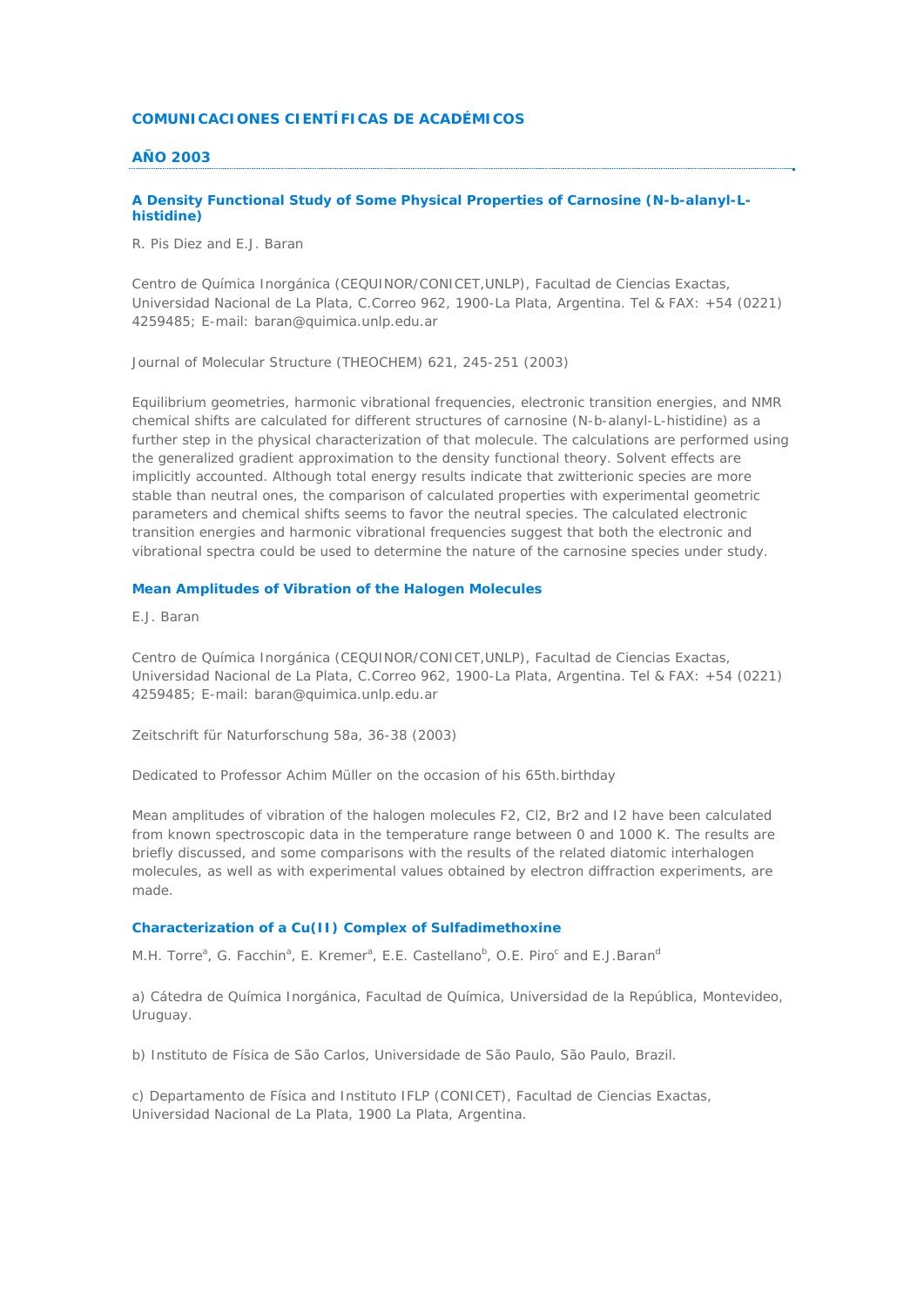d) Centro de Química Inorgánica (CEQUINOR/CONICET,UNLP), Facultad de Ciencias Exactas, Universidad Nacional de La Plata, C.Correo 962, 1900-La Plata, Argentina. Tel & FAX: +54 (0221) 4259485; E-mail: baran@quimica.unlp.edu.ar

Journal of Inorganic Biochemistry 94, 200-204 (2003)

The molecular structure of  $\lceil Cu(sulfadimet)2 \rceil$ .SO(CH3)2 (sulfadimet=sulfadimethoxine=4-paminobenzenesulfonamido-2,6dimethoxypyrimidine) was determined by single X-ray diffractometry. It crystallizes in the monoclinic space group P21/c with Z=4. The Cu(II) cation is in a distorted CuN5 square pyramidal coordination, involving four sulfadimethoxine molecules, one of them acting as a bidentate ligand. The infrared spectrum is briefly discussed on the basis of the structural peculiarities of the complex.

## **Voltammetric and Spectroscopic Study of Chromium(III)/Picolinate Complexes**

## *B.S. Parajón-Costa, C.C. Wagner and E.J. Baran*

Centro de Química Inorgánica (CEQUINOR/CONICET,UNLP), Facultad de Ciencias Exactas, Universidad Nacional de La Plata, C.Correo 962, 1900-La Plata, Argentina. Tel & FAX: +54 (0221) 4259485; E-mail: baran@quimica.unlp.edu.ar

Zeitschrift für Anorganische und allgemeine Chemie 629, 1085-1090 (2003)

The electrochemical properties and the stability of the Cr(III) complexes [Cr(pic)3 ].H2O and [Cr(pic)2(OH)]2.5H2O (Hpic=pyridine-2-carboxylic acid=picolinic acid) were investigated in DMF solutions by cyclic voltammetry, and complemented by electronic spectroscopy. The electrochemical results indicate that both compounds undergo a one-electron reversible reduction process. The mononuclear species has a more accessible reduction potential than the binuclear one. In this last case, the observed one-electron process can be ascribed to a considerable stabilization of the mixed valence Cr(III)/Cr(II) species. Both complexes were also characterized by infrared and Raman spectroscopy.

## **Vibrational Properties of Bismutine, BiH3**

*E.J. Baran*

Centro de Química Inorgánica (CEQUINOR/CONICET,UNLP), Facultad de Ciencias Exactas, Universidad Nacional de La Plata, C.Correo 962, 1900-La Plata, Argentina. Tel & FAX: +54 (0221) 4259485; E-mail: baran@quimica.unlp.edu.ar

Zeitschrift für Naturforschung 58a, 126-128 (2003)

Structural and vibrational-spectroscopic data for BiH3 have recently been reported for the first time. On the basis of these data the force constants, mean amplitudes of vibration and thermodynamic functions have been calculated. Some comparisons with the structurally related SbH3 molecule are made.

### **Vibrational and Magnetic Properties of a Cu/Mg Glutamate Complex**

#### *C.C. Wagner and E.J. Baran*

Centro de Química Inorgánica (CEQUINOR/CONICET,UNLP), Facultad de Ciencias Exactas, Universidad Nacional de La Plata, C.Correo 962, 1900-La Plata, Argentina. Tel & FAX: +54 (0221) 4259485; E-mail: baran@quimica.unlp.edu.ar

Acta Farmacéutica Bonaerense 22, 137-142 (2003)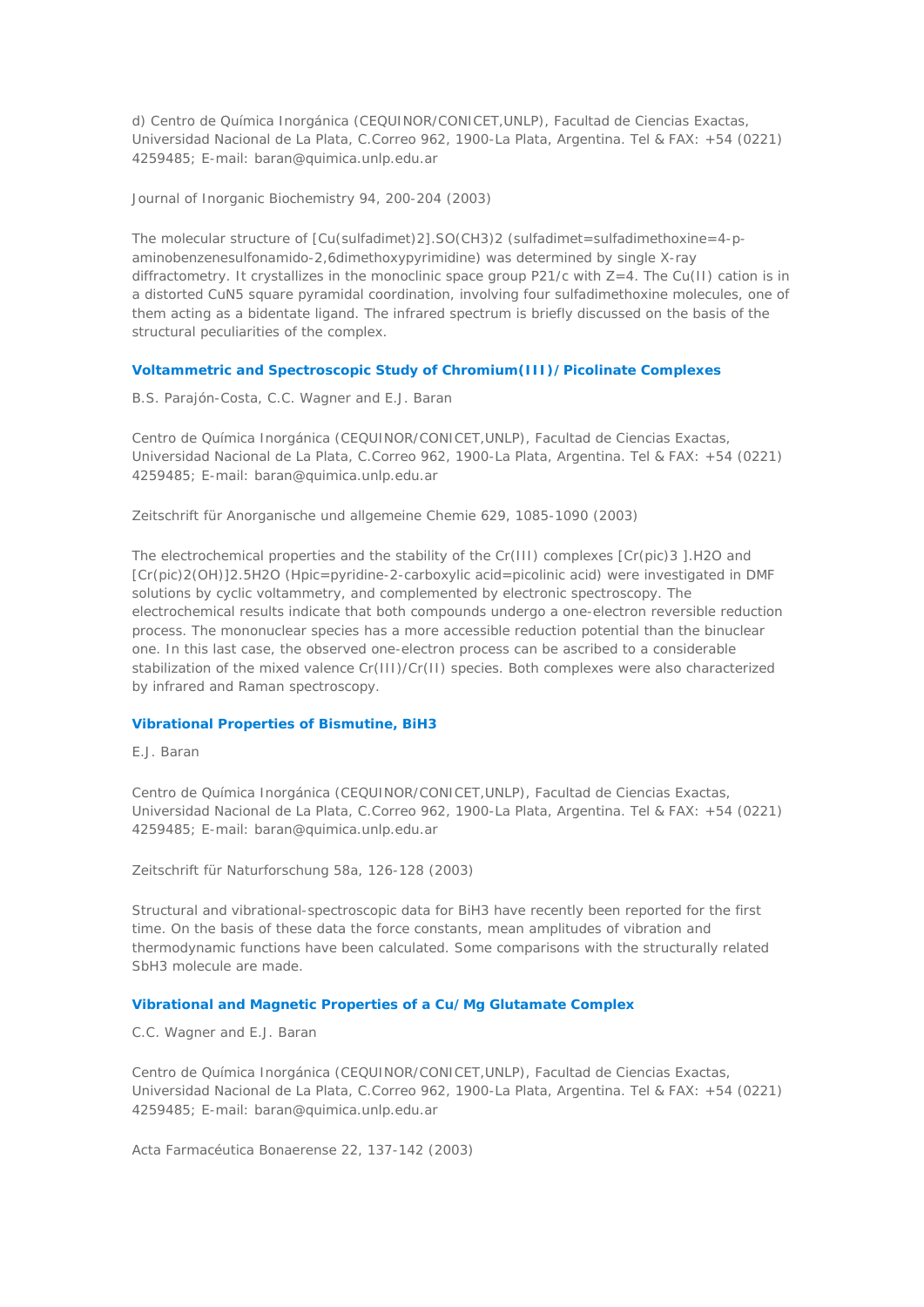The recently reported mixed metal glutamate of complex stoichiometry [CuMg(Lglu)2(H2O)3].2H2O was obtained as microcrystalline powder from aqueous solution. Its structure was confirmed by X-ray diffractometry. The infrared spectrum of the complex was recorded and briefly discussed in relation to its structural characteristics. Its magnetic behavior was investigated by magnetic susceptibility measurements in the temperature range between 2 and 300 K, complemented with ESR (Q- and X-band) spectra. These measurements confirmed a certain magnetic interaction between the Cu(II) centers present in the polymeric structure of the compound. The study was complemented with a series of dissolution tests, which confirmed the potential usefulness of this complex for metal supplementation in human and veterinary medicine.

## **Vibrational Spectra of the Layered Compound [(VO2)2(4,4'-bipy)0.5(4,4'-Hbipy)(PO4 )].H2O**

*E.J. Baran<sup>a</sup> and K.-H. Liib*

a) Centro de Química Inorgánica (CEQUINOR/CONICET,UNLP), Facultad de Ciencias Exactas, Universidad Nacional de La Plata, C.Correo 962, 1900-La Plata, Argentina. Tel & FAX: +54 (0221) 4259485; E-mail: baran@quimica.unlp.edu.ar

b) Institute of Chemistry, Academia Sinica, Nankang, Taipei, Taiwan.

Zeitschrift für Naturforschung 58b, 485-488 (2003)

The infrared and Raman spectra of the title complex were recorded and assignments for the VO2+, PO43- and V-O and V-N skeletal vibrations are proposed. The results are of interest in relation to the vibrational-spectroscopic properties of the active site of vanadium haloperoxidases.

#### **Structural and Spectroscopic Characterization of Two New Cd(II) Complexes: Bis(thiosaccharinato)bis(imidazole)cadmium(II) and Tris(thiosaccharinato)aquacadmate(II)**

S.H. Tarulli<sup>a</sup>, O.V. Quinzani<sup>a</sup>, E.J. Baran<sup>b</sup>, O.E.Piro<sup>c</sup> and E.E. Castellano<sup>d</sup>

a) Departamento de Química, Universidad Nacional del Sur, 8000-Bahía Blanca, Argentina.

b) Centro de Química Inorgánica (CEQUINOR/CONICET,UNLP), Facultad de Ciencias Exactas, Universidad Nacional de La Plata, C.Correo 962, 1900-La Plata, Argentina. Tel & FAX: +54 (0221) 4259485; E-mail: baran@quimica.unlp.edu.ar

c) Departamento de Física and Instituto IFLP (CONICET), Facultad de Ciencias Exactas, Universidad Nacional de La Plata, 1900-La Plata, Argentina.

d) Instituto de Fisica de São Carlos, Universidade de São Paulo, São Carlos, Brazil.

Journal of Molecular Structure 656, 161-168 (2003)

Dedicated to Prof. Achim Müller on the occasion of his 65th .birthday

The crystal structures of  $[Cd(tsac)2(im)2]$  (1) (tsac=anion of thiosaccharine; im=imidazole) and of (Him)[Cd(tsac)3(H2O)] (2) (Him=imidazolinium cation) have been determined at 120 K by single crystal X-ray diffractometry. Complex 1 crystallizes in the monoclinic space group P21/n with Z=4 whereas compound 2 is triclinic, space group  $P(-1)$  and  $Z=2$ . In both compounds, Cd(II) is in a distorted tetrahedral environment. In the neutral complex 1 the metal is coordinated to the Satom of the two thiosaccharinato ligands and to the N-atom of the imidazole molecules. In the anionic complex 2, Cd(II) is coordinated to three thiosaccharinato S-atoms and to the O-atom of the water molecule. The FTIR spectra of both compounds were also recorded and briefly discussed.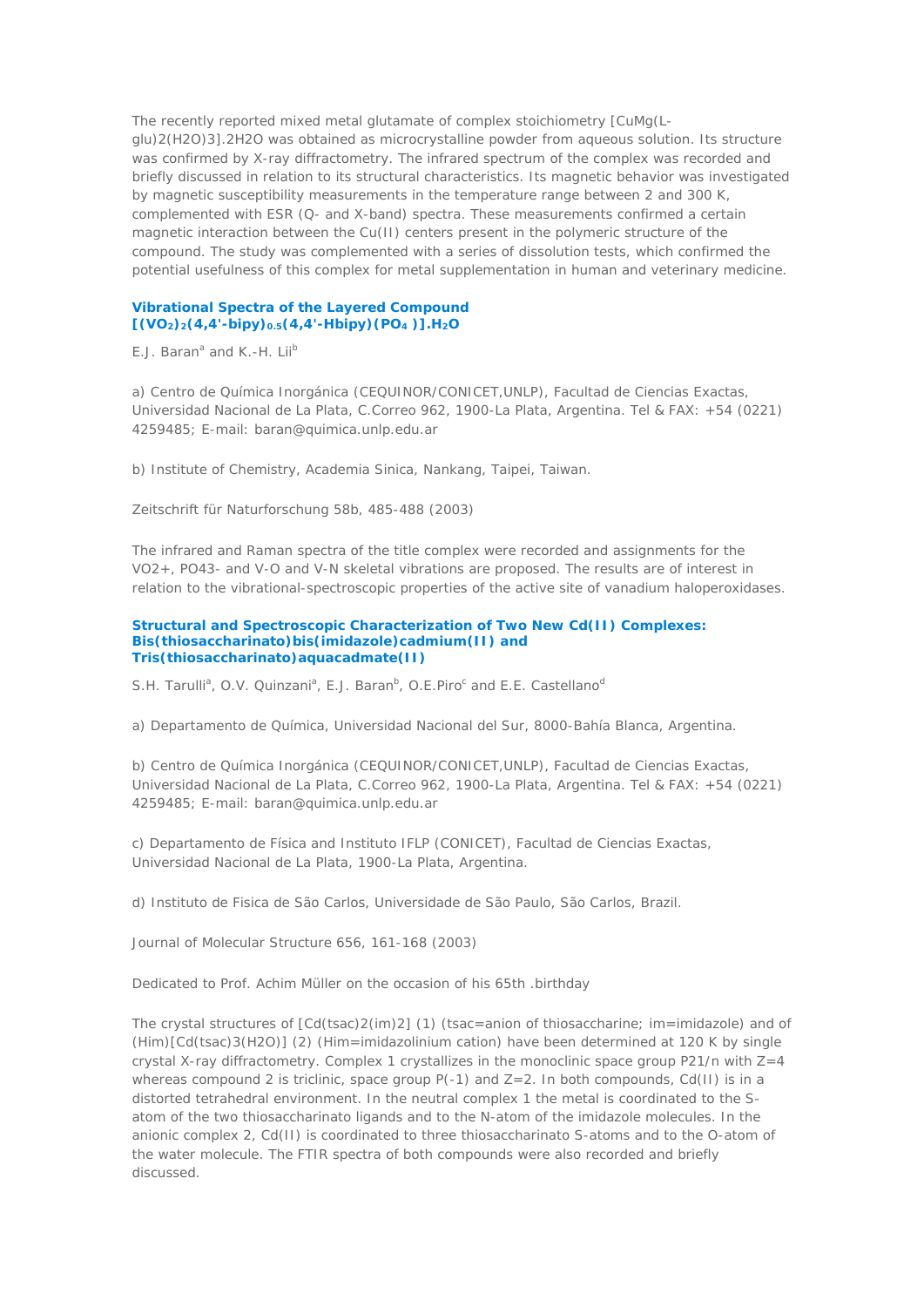### **IR-Spectroscopic Characterization of A<sub>2</sub>BB'O<sub>6</sub> Perovskites**

*A.E. Lavata and E.J. Baranb*

a) Departamento de Ingeniería Química, Facultad de Ingeniería, Universidad Nacional del Centro de la Provincia de Buenos Aires, 7400-Olavarría, Argentina.

b) Centro de Química Inorgánica (CEQUINOR/CONICET,UNLP), Facultad de Ciencias Exactas, Universidad Nacional de La Plata, C.Correo 962, 1900-La Plata, Argentina. Tel & FAX: +54 (0221) 4259485; E-mail: baran@quimica.unlp.edu.ar

Vibational Spectroscopy 32, 167-174 (2003)

A large series of ternary oxides of composition A2BB'O6 and belonging to the perovskite structural type have been prepared and their structures confirmed by X-ray powder diffractometry. Most of these materials present deviations and distortions regarding the ideal perovskite structure. The infrared spectra of all the materials were recorded and briefly discussed in relation to their structural peculiarities and by comparison with those of related oxides. The usefulness of these compounds as substrates for the deposition of high Tc superconducting films is commented.

## **Structural and Spectroscopic Characterization of Two New Thallium(I)/Thiosaccharinate Complexes**

*S.H. Tarulli<sup>a</sup>*, *O.V. Quinzani<sup>a</sup>*, *O.E.Piro*<sup>b</sup>, *E.E. Castellano*<sup>c</sup> and *E.J. Baran<sup>a</sup>* 

a) Departamento de Química, Universidad Nacional del Sur, 8000-Bahía Blanca, Argentina.

b) Departamento de Física and Instituto IFLP (CONICET), Facultad de Ciencias Exactas, Universidad Nacional de La Plata, 1900-La Plata, Argentina.

c) Instituto de Fisica de São Carlos, Universidade de São Paulo, São Carlos, Brazil.

d) Centro de Química Inorgánica (CEQUINOR/CONICET,UNLP), Facultad de Ciencias Exactas, Universidad Nacional de La Plata, C.Correo 962, 1900-La Plata, Argentina. Tel & FAX: +54 (0221) 4259485; E-mail: baran@quimica.unlp.edu.ar

Zeitschrift für Anorganische und allgemeine Chemie 629, 1975-1979 (2003).

The crystal structures of [Tl(tsac)] (1) and [Tl(tsac)(ophen)] (2) (tsac=anion of thiosaccharin; ophen=1,10 phenanthroline) have been determined at 116 K by single crystal X-ray diffractometry. Complex 1 crystallizes in the monoclinic space group P21/a with Z=4 and complex 2 in the monoclinic space group C2/c with Z=8. In both complexes Tl(I) is coordinated to a thiosaccharinate anion through its sulphur and nitrogen atoms. A distorted eight fold coordination sphere around the cation in complex 1 is completed with two other longer Tl-S bonds and four Tl...O contacts with five symmetry related neighbouring thiosaccharinate anions. A phenanthroline molecule acting as a bidentate ligand through its nitrogen atoms completes a four-fold coordination around the metal atom in complex 2. The infrared spectra of both complexes were also recorded and their most important features discussed on the basis of its structural peculiarities.

# **Model Studies Related to Vanadium Biochemistry: Recent Advances and Perspectives**

*E.J. Baran*

Centro de Química Inorgánica (CEQUINOR/CONICET,UNLP), Facultad de Ciencias Exactas, Universidad Nacional de La Plata, C. Correo 962, 1900-La Plata, Argentina; Tel & Fax: (0221) 4259485; E-mail: baran@quimica.unlp.edu.ar